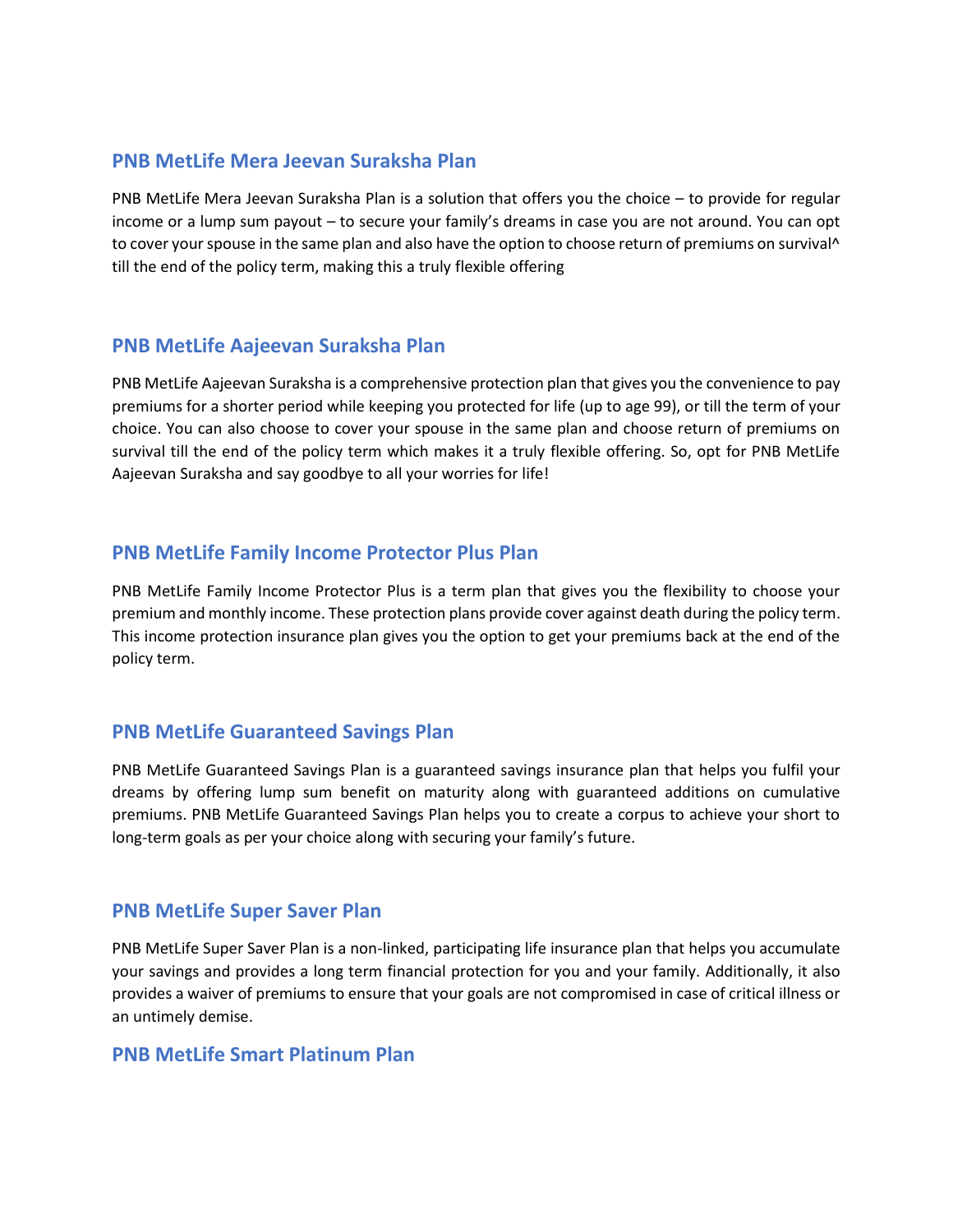PNB MetLife Smart Platinum is a unit-linked insurance plan that gives you the flexibility to build your investment portfolio through 6 different funds. Our ULIP plan covers you till 99 years of age with an option to choose a premium term of 5 years, 10 years or whole life. In this Unit linked life insurance Plan, the Investment Risk in investment portfolio is borne by the Policyholder.

#### **PNB MetLife Endowment Savings Plan Plus**

PNB MetLife Endowment Savings Plan Plus, is an endowment life insurance plan that helps you accumulate your savings for your financial needs at every stage of life. Additionally, this monthly savings plan provides life cover to protect your family along with an option to protect your goals against critical illnesses.

#### **PNB MetLife Mera Wealth Plan**

Introducing MetLife Mera Wealth Plan, a unit- linked wealth and savings plan that enables you to create a financial blueprint for your goals at every stage in life. PNB MetLife's Unit Linked Insurance Plans or ULIP helps you achieve your financial goals along with a life insurance cover for the financial security of your loved ones.

### **PNB MetLife Bachat Yojana**

Life happens when you least expect it. You have to ensure that you and your loved ones continue to enjoy a good life and are able to meet present and future financial goals that you set out to achieve. By building a small yet significant savings portfolio with an emphasis on long-term investment plans, PNB MetLife Bachat Yojana, a long-term savings plan, helps you to address your long term financial needs through affordable premiums.

### **PNB MetLife Monthly Income Plan**

Retirement is a major turning point in one's life and it is always advisable to do some retirement planning ahead of time. Therefore, you should invest in a retirement plan well in advance that prepares you for all forthcoming responsibilities before time.

### **PNB MetLife Endowment Savings Plan Plus**

PNB MetLife Endowment Savings Plan Plus, is an endowment life insurance plan that helps you accumulate your savings for your financial needs at every stage of life. Additionally, this monthly savings